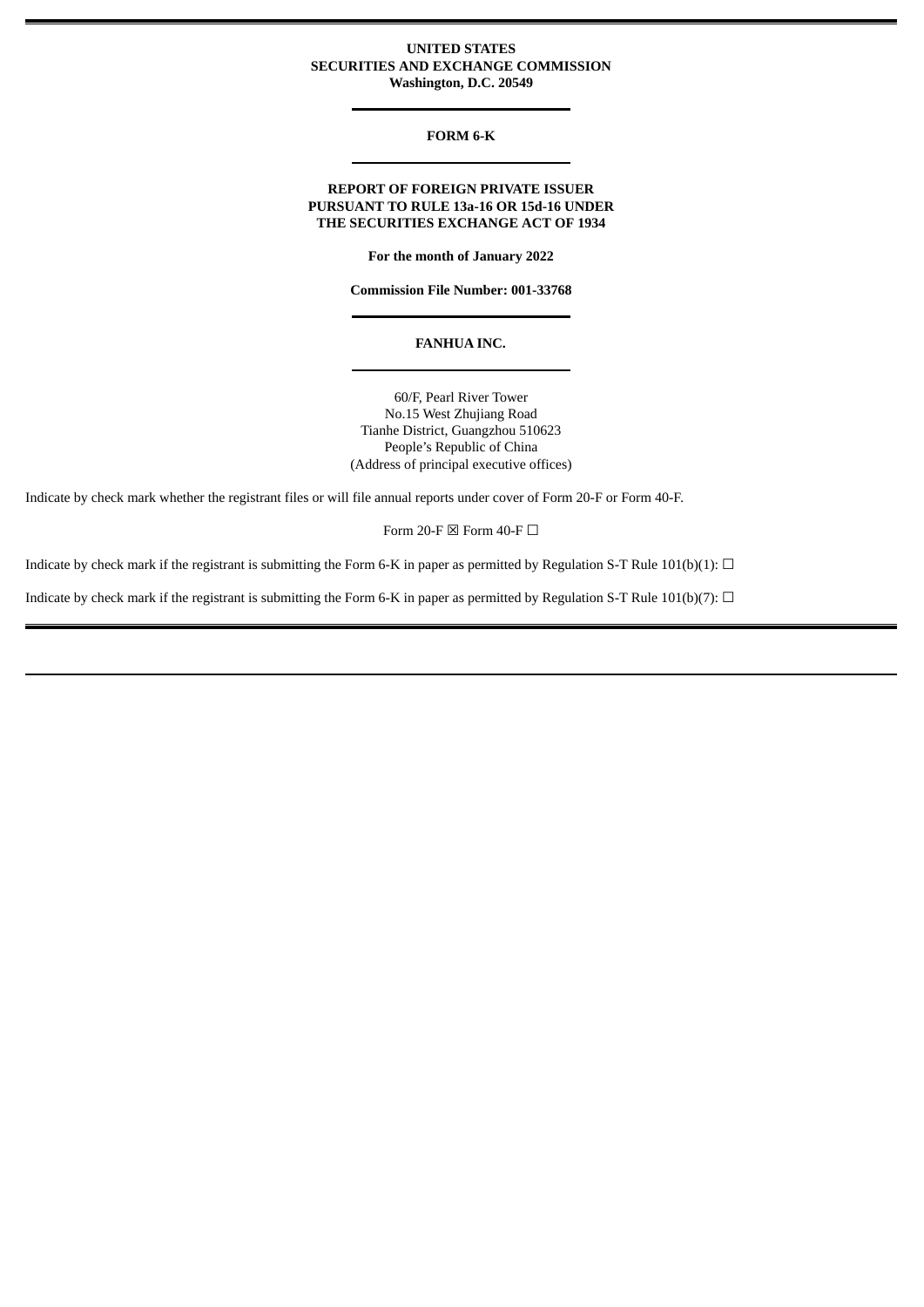# SIGNATURE

Pursuant to the requirements of the Securities Exchange Act of 1934, the registrant has duly caused this report to be signed on its behalf by the undersigned, thereunto duly authorized.

Fanhua Inc.

By: */s/ Yinan Hu* Name: Yinan Hu Title: Chief Executive Officer

Date: January 18, 2022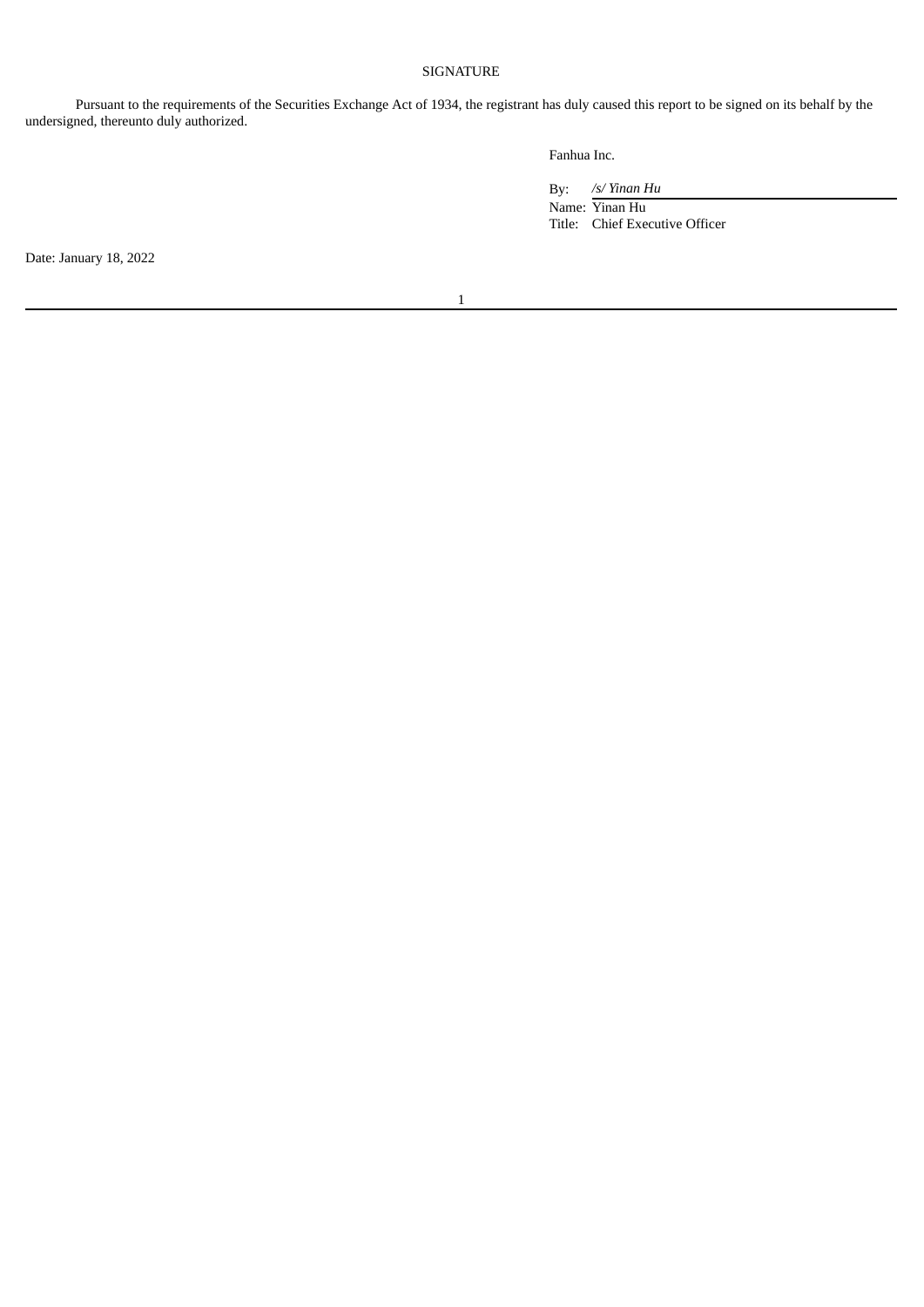| Exhibit No.  | Description.         |
|--------------|----------------------|
|              |                      |
| Exhibit 99.1 | <b>Press Release</b> |
|              |                      |
|              |                      |
|              |                      |
|              |                      |